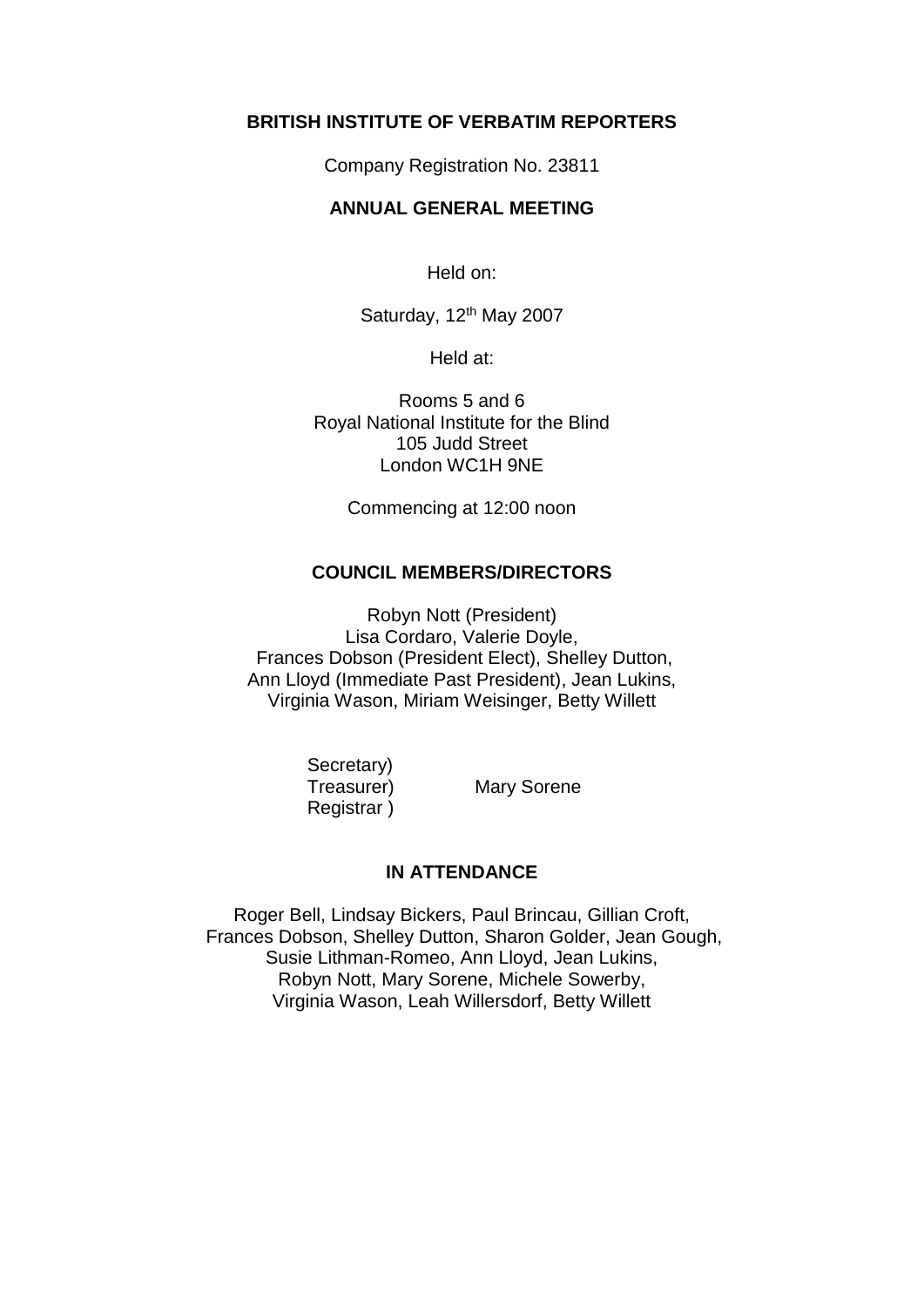THE PRESIDENT: I'll just welcome everyone to the AGM. Thank you very much for giving up your Saturday to come here. That's very much appreciated. I will hand over to Mary to read the notice of convening the meeting.

(Notice is read by Mrs Sorene)

THE PRESIDENT: I shall now ask Mary to give the apologies for absence.

MRS SORENE: Miriam Weisinger, Jenny Chandler, Pauline Miller, Cynthia Sherry, Ruth Bronzite, Dawn Scott, Margaret Beaumont, Chris Armstrong, and apologies, I forgot to include her last year, but she did give them last year, as well. Annabel Caine, Mary Rice, Heather Morris, John Larking, Ann Hill, Ivan Trussler, Kath Sykes, Rita Fox, Iris Butcher, Neil Scott, Julia McGoveney, Margaret Wort, Carol Evans, Julie Smith, Jill Mason, Paul Sanders, Lynn Briault, Jackie Roper, Mirella Fox, Amanda Colton and Diana Burton. That completes the list that I have - oh, sorry Valerie Doyle.

THE PRESIDENT: The minutes of the last meeting have been circulated. People have them there or already have them.

MRS SORENE: They were sent out already, but I brought 10 copies today to share around.

THE PRESIDENT: Can I ask if they are agreed? Are they agreed? Yes.

MR BRINCAU: Yes.

THE PRESIDENT: So they are agreed. We have a special resolution to put to the membership. I shall ask the Secretary to read it.

MRS SORENE: Thank you. The special resolution to consider and if thought fit to pass, the following special resolution -- that the subscription be increased from £35 to £40 for Fellows, Members and Associates with effect from 1 January, 2008.

THE PRESIDENT: I am reminded that only members can vote. Can I ask for a proposer and a seconder?

MR BRINCAU: I second it.

MRS SORENE: We need a proposer.

MR BRINCAU: I propose it.

THE PRESIDENT: Paul Brincau proposes it. Can I have a seconder?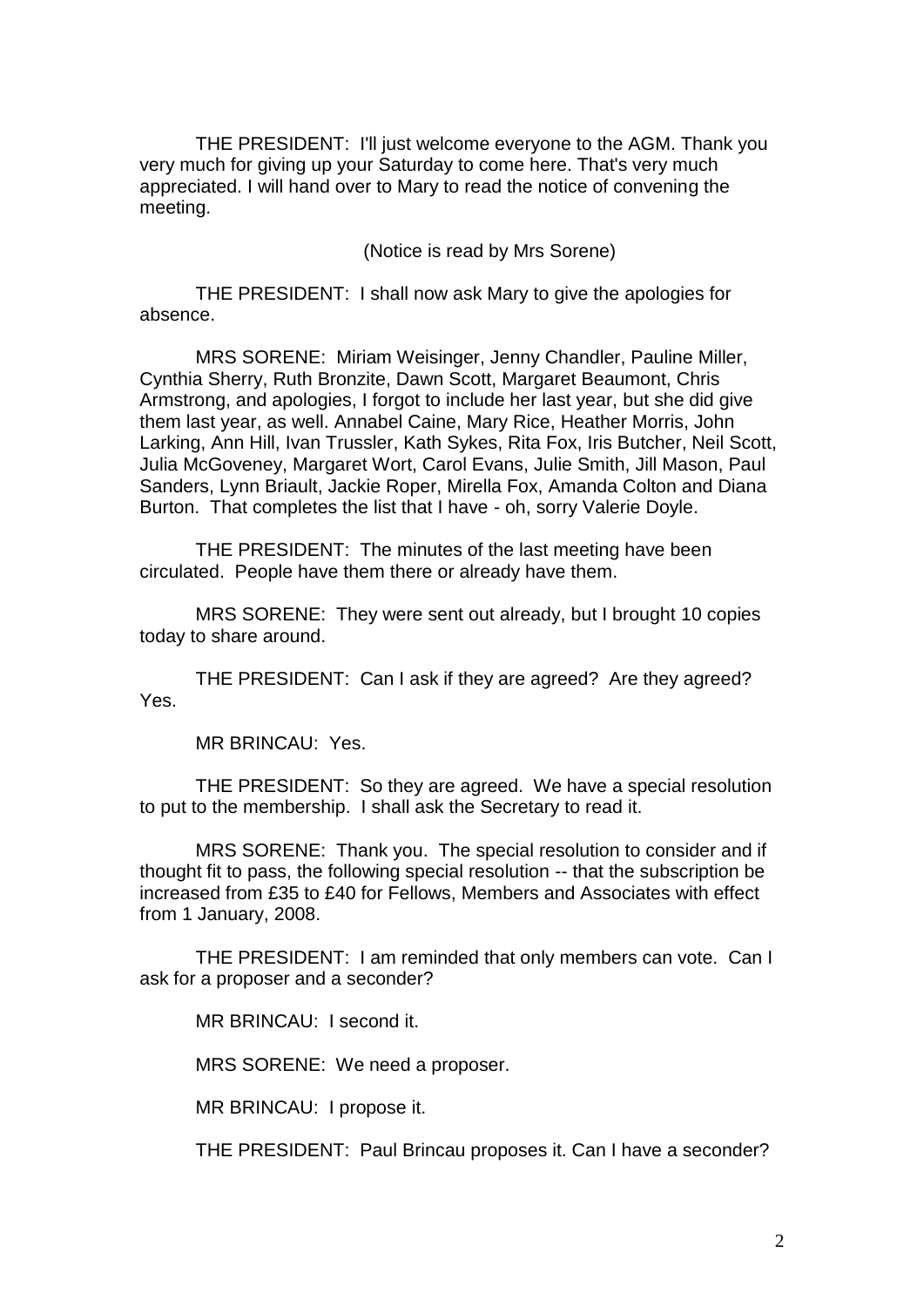MISS GOUGH: I'll second it.

THE PRESIDENT: Jean Gough seconds it.

MRS SORENE: The motion is carried?

THE PRESIDENT: The motion is carried.

MRS SORENE: Any dissenters?

THE PRESIDENT: No.

MRS SORENE: I think we say it is passed *nem com*.

THE PRESIDENT: That resolution has been passed?

MRS SORENE: I think so.

THE PRESIDENT: Now I have a few words to say about the year.

This has been a very busy year for the Council and quite a lot of projects, both new ones and old ones have finally come to fruition. It always seems the case that nothing much happens for ages, and then everything comes at once... a bit like buses.

The manual is now finally up-dated and can be downloaded from the website. At the moment it should be downloaded from the "What's New" section, which I hope will be the case, rather than the "Download BIVR Manual" part of the website which only contains a draft copy. Obviously there are a few technical hitches with setting up a website, and that's one of them in terms of the fact that the download BIVR manual part is only the draft. It is available now in electronic format. This is one of the areas which we are still working on, but I'm assured that Frances has that in hand and it should be resolved shortly. If you are unable to download a copy from the website, our Secretary, Mary Sorene, has a copy in Word and PDF format which she can email to you. We are not proposing to provide it in a printed format as in the past. A lot of time and effort has been put into creating a digital copy, and we think it is not too much to ask members to make their own arrangements if they want a printed copy. It is not difficult to print up your own copy either from a Word file or PDF. It's difficult for BIVR, not to mention expensive, to order large numbers of printed copies which then have to be stored somewhere, perhaps for quite a long period of time. It is also a time consuming and expensive exercise for our hard-working secretary to arrange for them to be then retrieved and posted out to members.

Revising the manual has involved a considerable amount of time by quite a large number of people, some of whom I can see sitting in this room now. I thank all those contributors who have re-typed, edited and added to the various sections. Large parts of the manual were merely retyped, and I know how time consuming that was. So those who compiled the original version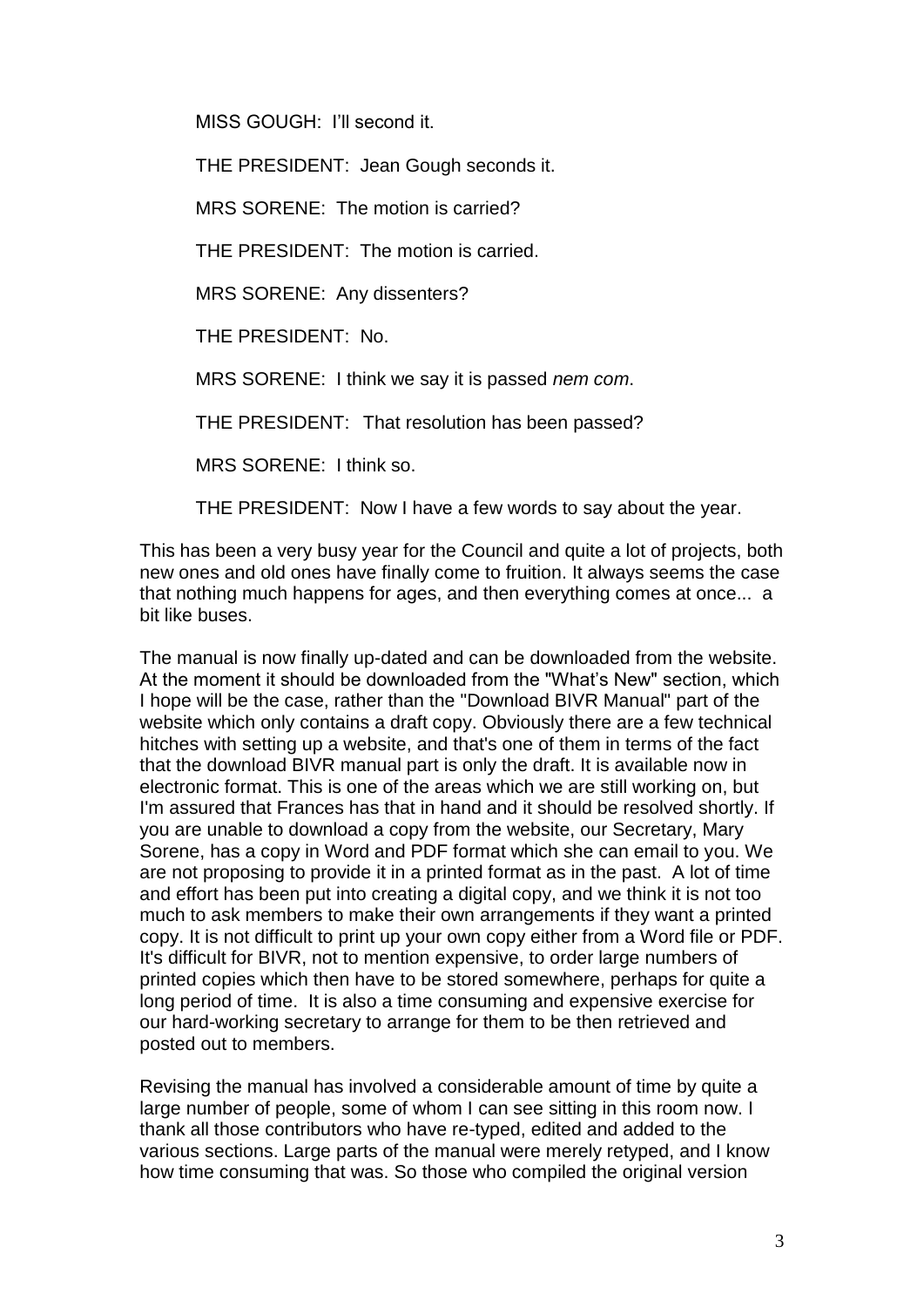back in the early 1980s performed a positively Herculean task. Many hundreds of reporters over many years have benefited enormously from their efforts and expertise, and we all owe them a huge debt. Let us hope that the next up-date will not take another 25 years.

As I said, there were many contributors to the revised edition, but I would particularly like to thank Miriam Weisinger who took on the job of getting it into its final form to present to you today. I do have copies printed out so that you can see it in its final printed form. It would not have been completed for this AGM without a huge amount of work on her part, and I'm extremely grateful to her, as we all should be, for taking on that role and producing the final, what I think, is a very professional looking document.

As many of you know, we now have a new website. Some of you are still negotiating your way around this. After our AGM we will have a short presentation of the website, how it works, and how you might make the best use of it and what you, as members, can contribute to make it a much better, more attractive and more user-friendly resource. We also have a short handout on getting started, and this can also be sent out to those who have been unable to attend today.

This project has also taken up a great deal of time for some members of the Council. I wish to thank especially Frances Dobson and Mary Sorene, and also initially Ann Lloyd, for their tireless efforts and many countless hours spent in meetings and email exchanges in getting to the point where we are today. I know it is not as complete as we would like, but it is certainly a start, and we would not be where we are today if it were not for their efforts. Mary's daughter Carryl was the one who started us off with our original website for which we are very grateful, and Mary still takes on many of the tasks associated with maintaining a website. She puts in a lot of her time and effort, and we should all be very thankful that she takes this on so graciously and without complaint.

It is very much a work in progress as it is extremely difficult to allocate sufficient time to get a completely perfect version up and running within a specific timeframe. We now need some input from you, the members, in order to make this website work better. Of course, it would have been preferable to be able to present a fully completed site, but it is sometimes difficult, or at least it is for me, to work in the abstract. I felt it was important to get something up-and-running, even if in a fairly simple format, so that other people can see what it is and what we have to work with.

People must be realistic as to just how much time each of us has to spend on such a time-consuming exercise when we all have full-time work and families to take care of. I would like to think of it as a starting point and would encourage everyone to make use of this potentially valuable tool. Its success entirely depends on it being used and improved by you. The Council can only take things so far, and now we must be met half way by you, the members, to make it fly.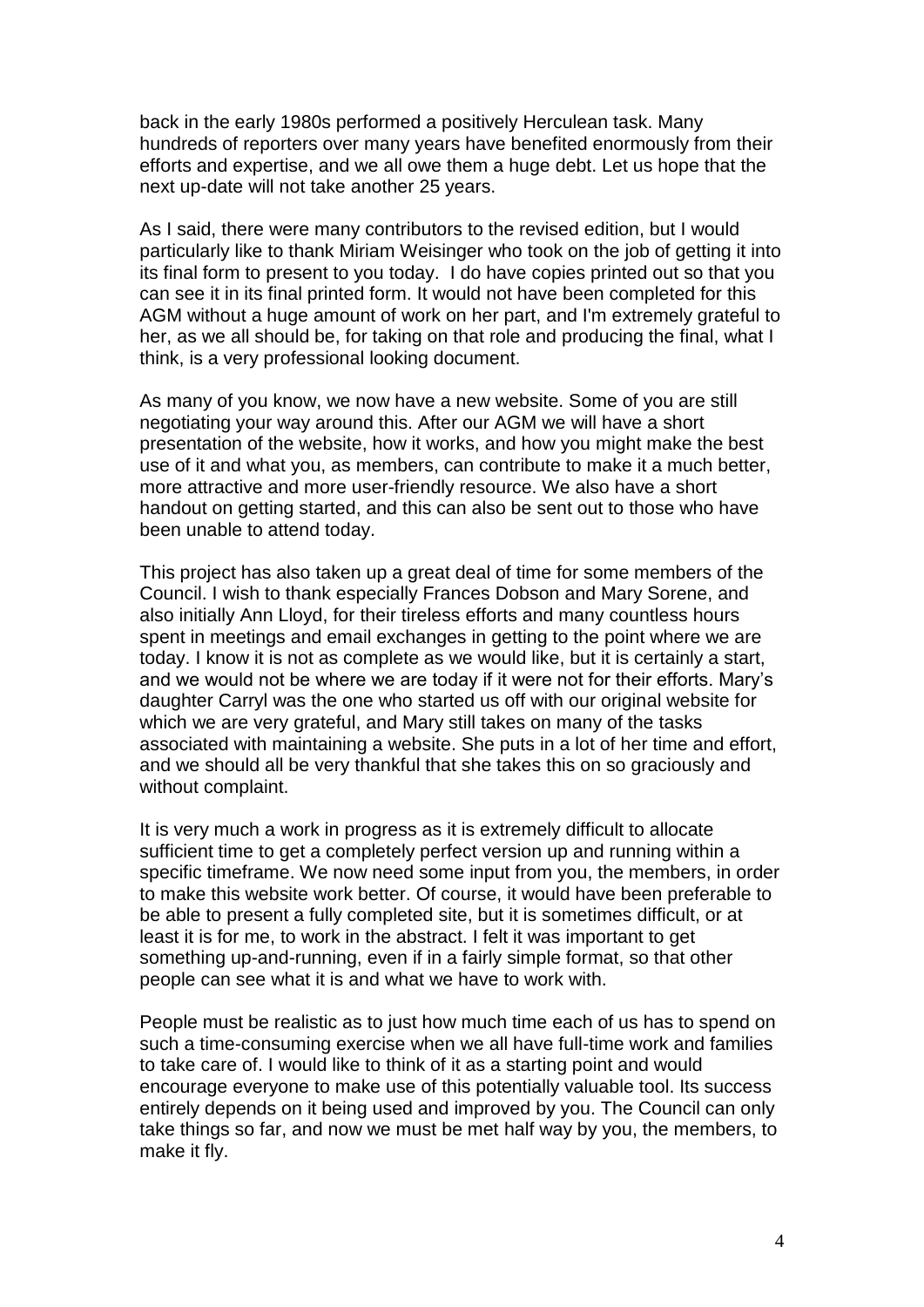This is perhaps a turning point for BIVR. With the new website we would like to become a much more on-line organisation. It is much easier and more efficient to communicate via email and through the website. The Council, and particularly the Secretary, would like to use the website as our primary means of communication with you, the members. Our Newsletter will now be posted on the website as well as the past ones. The Forum offers the opportunity for members to exchange information, find work, keep in touch with colleagues and friends and be connected with BIVR in their own time and when it suits them, which is very important when we all have so many demands on our time.

I will just add, because these minutes will be circulated to the general members and not only to the ones that are here, so they won't see the presentation we make on the website, that the Forum up until now, even though it is not completely in its final form, there have been people who have got work from the website. Jobs have been posted, and they have managed to get work from it, so it has had some success even in its early days. Also there's a section in the members' part called "Heritage" which Betty and Virginia are going to work on, and there are in the archives, which at the moment have been stored, large numbers of documents from the past and photos of the Institute going back many years. The idea is that they will be sorted out and documents of some sort of historical interest can be scanned and then put on the website for people to see in the future and for people to access. We think that's quite an important thing that our history and our heritage is preserved, and having it in boxes in storage doesn't do any good. I think it will be quite a large task. I don't think they've realised quite how large it's going to be, but I think Betty, as our most senior member, if that's the polite way to say it, and Virginia have taken on the task of sorting through that and working out what are the documents which they think the members might be interested in. Even today Betty has mentioned other documents that she has found which she thinks might be interesting and we should preserve. Now that we have a website, we will be able to put those on the website so that they are preserved and also available for everyone to see. I think that's a very positive venture.

For those reporters working in the Crown Court, the Crown Court contracts have been extended for another year from August 2007 to August 2008. Hopefully our new website will prove to be a valuable way of keeping abreast of what is going on in the coming year, and also to inform us of what is happening in sometimes far-flung centres. As soon as we are aware of anything that affects our members, we will post it on the website so that you can be that much more in touch with what is happening beyond your own Crown Court and in the wider profession.

The Council for the Advancement of Communication with Deaf People have now adopted their own qualification for STT Reporters who wish to be placed on their register. Further qualifications will be required in the future, especially for those wishing to work in the Criminal Justice system. This places increased demands on STT Reporters beyond their core skill as shorthand writers. Betty Willett has worked extremely hard for many years on behalf of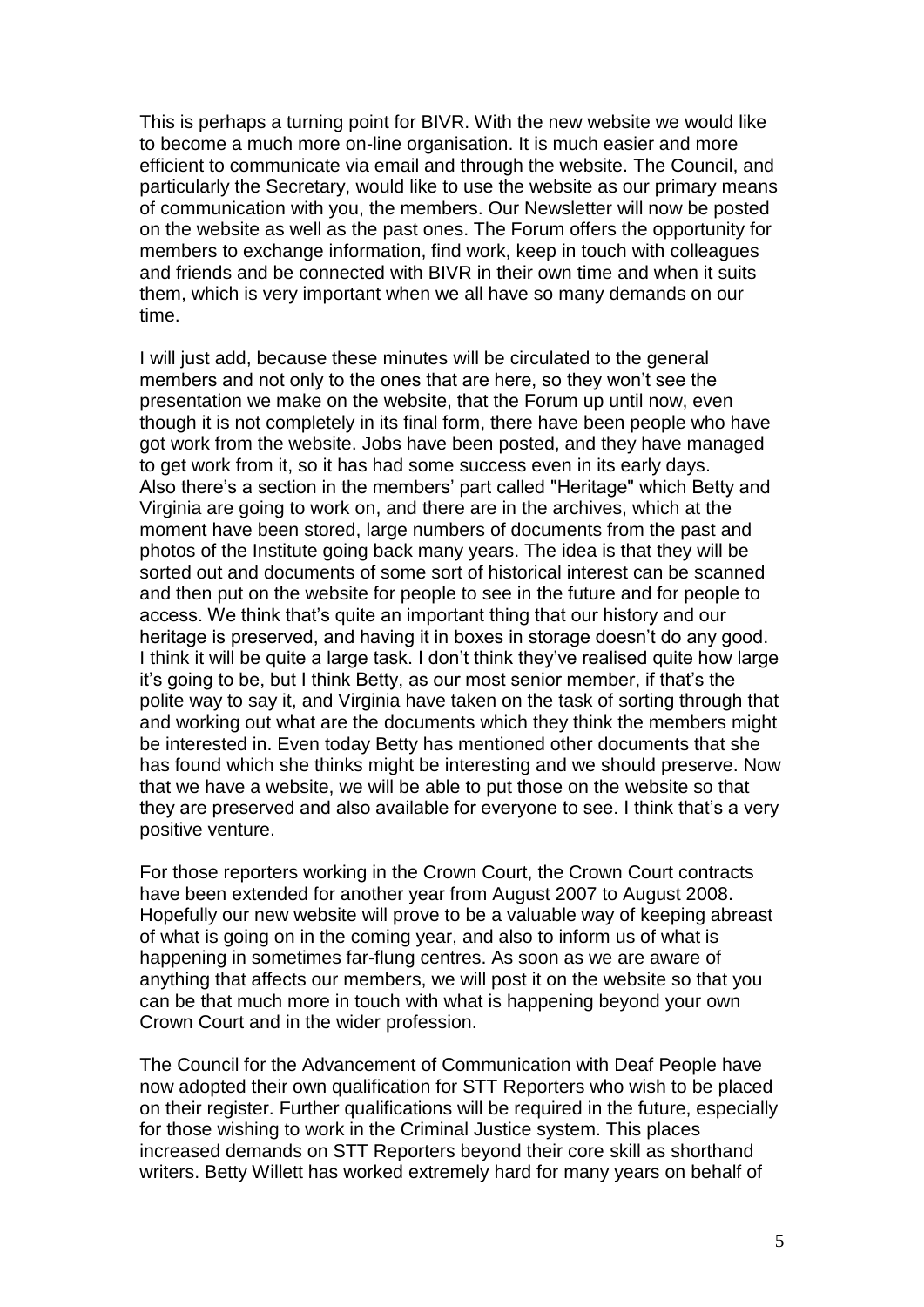BIVR promoting the interests of STT Reporters, and we hope to continue that tradition in the future to inform and assist those shorthand writers who wish to carry out this interesting and very valuable type of work. There are a lot of changes occurring in 2007, and we will endeavour to keep members informed of what they are and how they may affect those working in this field. We all live increasingly busy lives and the demands on us both professionally and personally seem to increase year on year. In the past, reporters worked in a variety of areas with colleagues who had very different skills. This enabled people to better appreciate the broader spectrum of the profession. Our work today seems to be much more compartmentalised. Job requirements have become much more demanding and specialised and, therefore, limited to people with very specific skills. People retreat, through necessity and an ever-increasing need to work at the top level, into these specialised areas. This can sometimes create a sense of difference and a lack of understanding of what other reporters do.

It is very easy to be critical of people who work in a field in which you may have no experience and no understanding of the demands placed upon those who work in it. It can be important to gain an insight into the work that others do, because inevitably what happens in other areas of the profession will at some point impact on what you do. Although we may all do different work, have different skills, and have different working environments we are, at the end of the day, all shorthand writers. This is the common link between us and what brings us all here today.

We may all be competitors for the work that is available, but I like to think we are also collaborators. We gain far more through our collaboration with each other than our competitiveness. If nothing else, it makes work a much more pleasant experience. We are a very small profession and we cannot afford to alienate ourselves from our fellow shorthand writers. Understanding and being supportive of colleagues working in other areas means that one day they may be able to help and support you to meet the challenges that will come in an ever-changing workplace.

Both the website and the manual are important tools for that collaboration and ultimate understanding of the variety of work that shorthand writers do. Perhaps it will reverse the trend of recent years of isolation and parallel working. In some ways, it is a pity we changed our name from Institute of Shorthand Writers because that focussed us more on what is our common bond, which is that we are all shorthand writers, whether pen or machine, and something which we should all keep in mind.

We should all be extremely grateful to Mary Sorene, our Secretary, who almost single-handedly holds BIVR together. She is the hardest working secretary any organisation could have and works tirelessly on your behalf. I thank her particularly for the huge amount of work she has done this year in helping to get members on to the website. For those of you who may have had some problems logging on to the website for the first time, please bear in mind that she also has other work to do, and it is worth a bit of patience and perseverance on your part before imposing on her endless patience.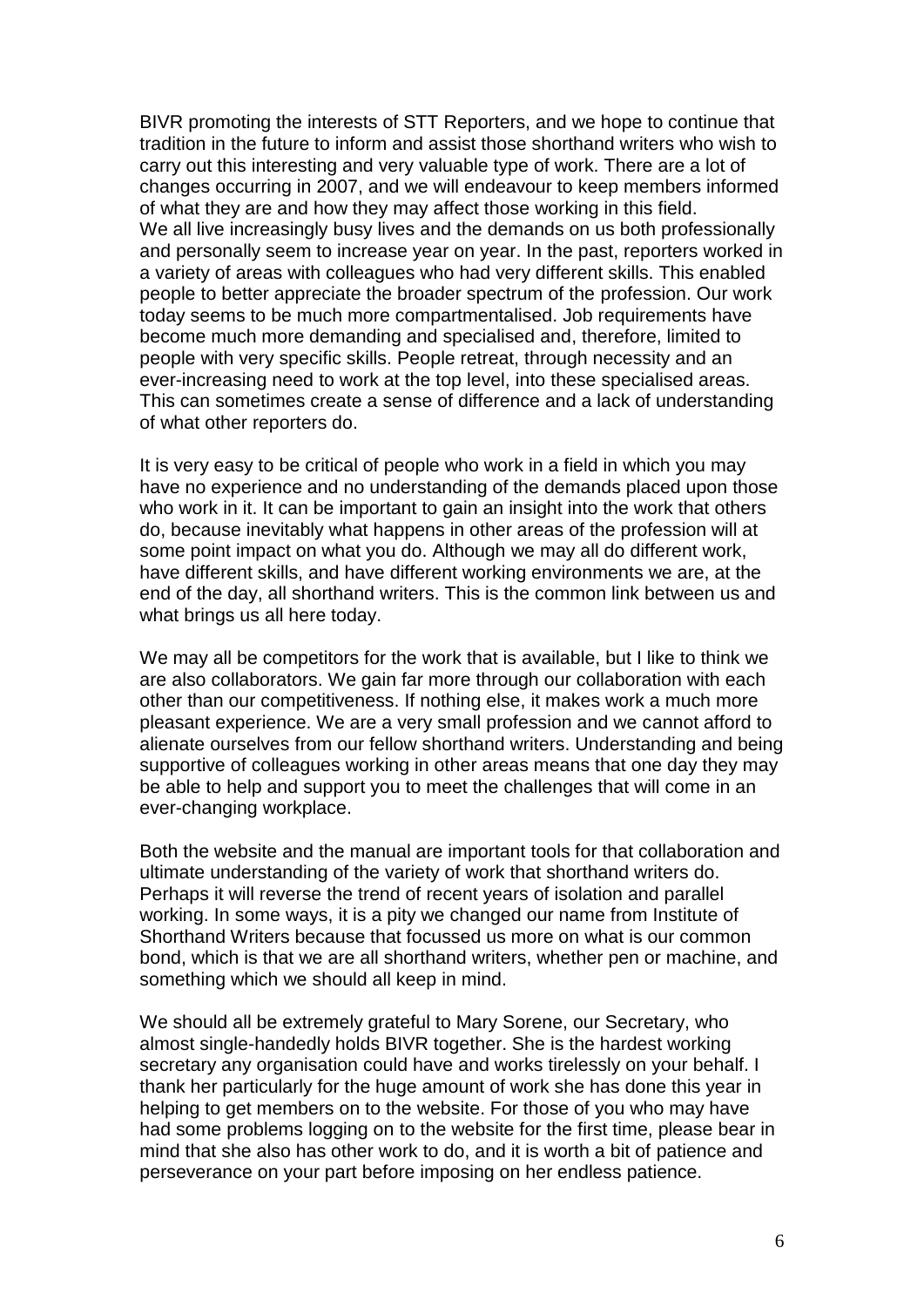We are very fortunate to have as our next President Frances Dobson who, more than anyone, will be capable of building and improving on what we have done so far. All of us need to give her our full support, so that she can make the most of what I am sure will be a very productive year.

As always, there are vacancies on the Council, and any member who feels they have something to contribute or who feels that we fall short in some way, is most welcome to put their name forward. Your thoughts and views are always welcome, but perhaps it is time they are expressed from this side of the table.

Thank you. Are there any members who would like to ask questions at this stage? Not at this stage? No. I call on the Treasure to report the accounts.

MRS SORENE: The accounts are here today, and I think they have all been handed around. There are at least 20 copies. These are the accounts as of the 31st of December 2006. It is in its usual format if you want to take a few moments to read through them, as not many people have had them in advance. Having read through them, if I can help with anything, I will.

MRS BICKERS: I just have one comment.

MRS SORENE: Sure, Lindsay.

MRS BICKERS: I'm sure the website is great, and it's going to get even better. I know that you appreciate there have been some difficulties, but that is to be expected, and we can all work with that, but I am rather surprised at the amount it has cost. The figure here is "web in progress payment" £2,256, and then there is something allocated for the following year, and I made that the figures came to £3,700 together for the two years. I just haven't got all the information in front of me here.

MRS SORENE: I believe that those figures are correct.

MRS BICKERS: £3,700 for two years seems like an enormous amount of money. We already had a website that did seem to work, and Carryl had put a lot of work into it. Perhaps, could that not have been up-dated rather than spending £3,700 of our money? We've got 177 members. At £35 a year, that would absorb a whole year's income just from subscriptions, and we have other outgoings. Maybe that is the cost of setting up a website, but it does seem enormous to me. I know you have managed to split it over two years, which is very good, but was there no way it could have been done more reasonably than that?

MRS DOBSON: The new website is actually two websites. You've got the Forum, which is like the old website and will only serve as the Forum. The new website will be used as a more living thing, and you've got the public face and you've got the members' area. Now, the members' area, you can't see everything that's going to be happening in that area yet, but we have parts where there will be extra content, and we will be able to stream from this. We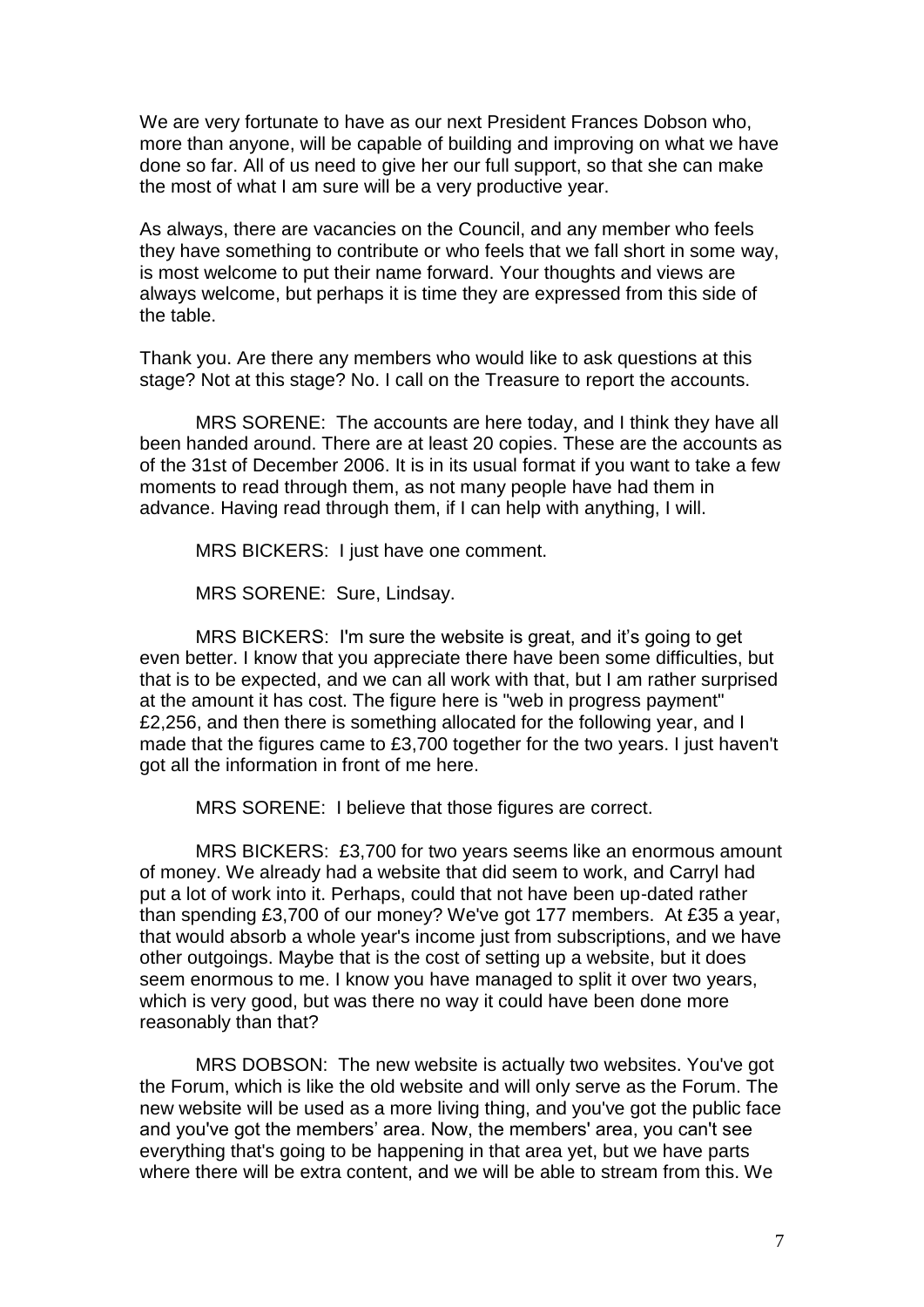will be able to add a heritage… What I'd like to do, we have talked about the heritage already, and there will be the documents on there. I'd also like to have podcasts and interviews with people who are in this profession. Our profession is changing over time, and I think it is important that we have a record of the way our profession is evolving. And you know, we also have payments online now. It does cost more money, but it also helps Mary, because people always have to be chased. People don't like parting with money. You said most of us have been in BIVR for many, many years, and the way that this website is working is it is bringing work to the members. In the past you were only getting a newsletter twice a year for your subs. You weren't getting very much in the past, but I think you will see a lot of improvements over this coming year.

THE PRESIDENT: Just a very short answer, Lindsay, no, we couldn't have up-dated the old one.

MRS BICKERS: That is the question, and that is the answer. I'm quite happy to accept that. It just seems an awful lot of money from 177 members. The NSS put a lot of money into BIVR when we amalgamated. I don't remember what the figure is now, but I could find out. It was really earmarked for training, and we did really want that money to be used for training, and it seems as if it is probably the NSS money from the stocks that is being used on this.

MRS SORENE: It is an amalgamation of all our money. If you recall, the library was sold many years ago, and that formed a very large part of our budget.

THE PRESIDENT: That's right. The bulk of the money, of course, almost all the money that is in BIVR now, was the result of having sold the library. Now, the library was a resource tool. Now we're moving forward, and this is our new resource tool. So I think that this is a very good way to spend the money. I completely agree with you that it is a lot of money. I'm sure that people have done websites that have been cheaper, but there comes a point when you've just got to say, "We have someone that's going to do it, and that is what they charge."

MRS BICKERS: Can I ask who did it?

THE PRESIDENT: A company called Nuvola did it. I'm sure there are people who may have done it cheaper, but we asked. We looked around. I asked people who have experience of websites to contact us, and that was, in the end, who we chose to do it. It would have been nice to get it cheaper. It would have always been nice to get it cheaper. I'll point out that part of why it is more expensive is because we did ask for more things, which made it expensive. We made it very flexible. We wanted extra things in it so that in the future it would be easier, because you could get a very basic, cheap website, and then at some point in the future if you wanted something else, you're stuck and can't do it. So we did pay extra to build in lots of things for the future. We wanted to make it very flexible. We wanted to make it so that we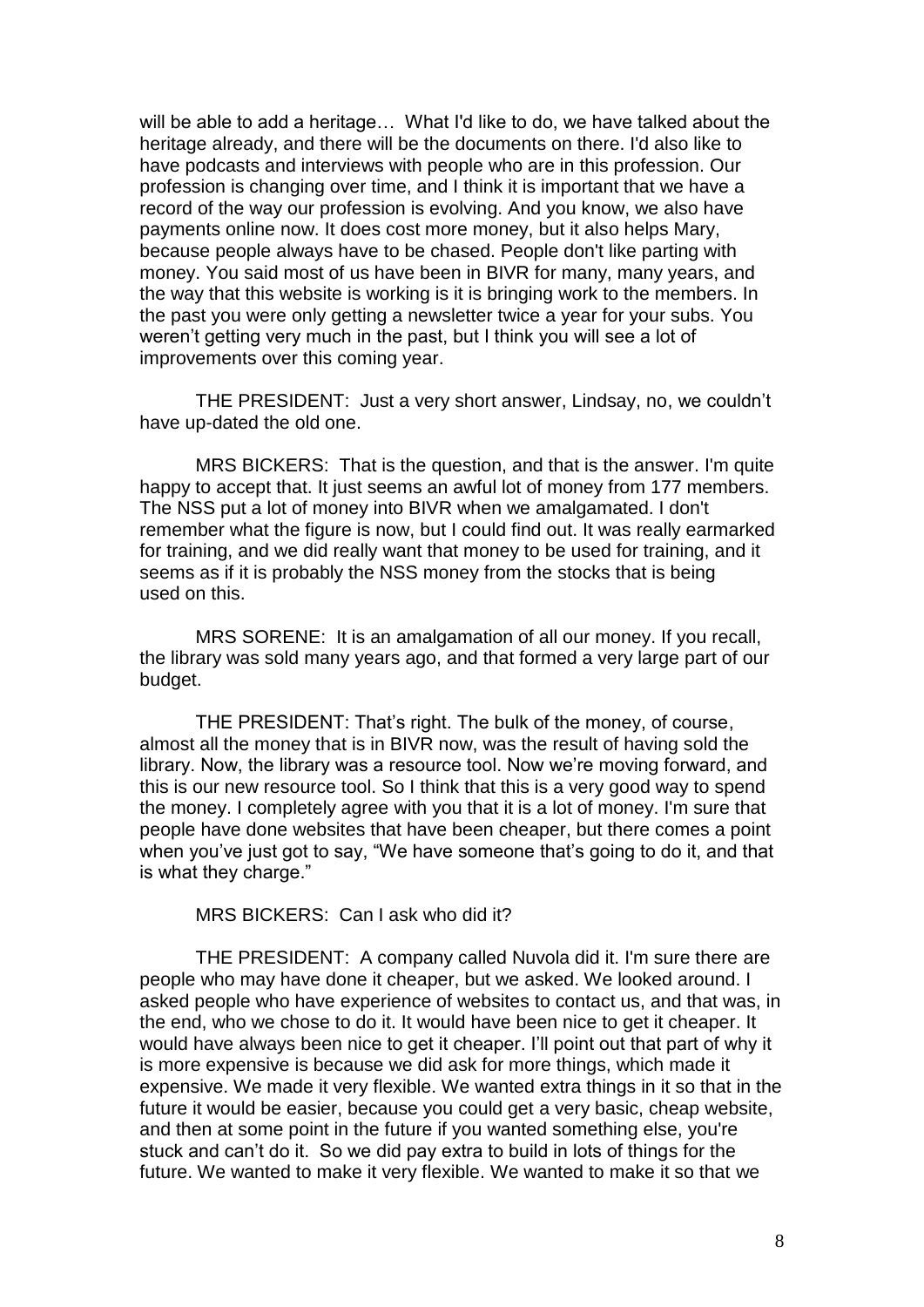could administer it ourselves, which would in the end make it cheaper. Whereas the upfront cost may be slightly higher, the long term running costs of it will be cheaper. That was the idea behind it. We could have got a cheaper website, but it wouldn't have done all the things that it does now, and it would have cost us more in the future. That is why we said we wanted it to be flexible, and that adds up the cost.

MRS SORENE: Could I just point out that on page four under "Capital and Reserve" the education and training fund stands at £309, the same figure as the previous year. I think that may reflect the balance of the NSS money. I think over the years previous when we've had various training seminars the money went there.

MRS BICKERS: Thank you for answering.

MRS DOBSON: Could I just add a little thing, which is a bit more hopeful on the training front? A few days ago I made an application for a grant to Polycom, which is a company that does video conferencing systems. They contacted me back on Friday, and they are very interested in BIVR, and it sounds like they do actually want to help us. I pointed out that it is very difficult for our profession. We're a non-governmental organisation. We've never had a penny from the government. Our equipment is expensive. The members are spread out all over the country. It is very difficult to run training, and I think they're going to help us. They sent me a very positive email. They sent it to America.

MRS BICKERS: What was the name of that organisation?

MRS DOBSON: Polycom.

MRS BICKERS: Polycom?

MRS DOBSON: Yes. I made the application on behalf of the BIVR and of the Association of Lipspeakers.

MRS BICKERS: Good.

MR BRINCAU: They can help us, the Institute, by perhaps giving us some sort of grant?

MRS DOBSON: What they will do is provide us with equipment. For example, maybe for our meetings we need audio conferencing telephones. I'm very keen that we have high-definition video conferencing equipment so that a member in any area of the country can train and that there will be training online. A lot of the public sector actually does have video conferencing equipment that we work with, but we don't have any ourselves. So that's why.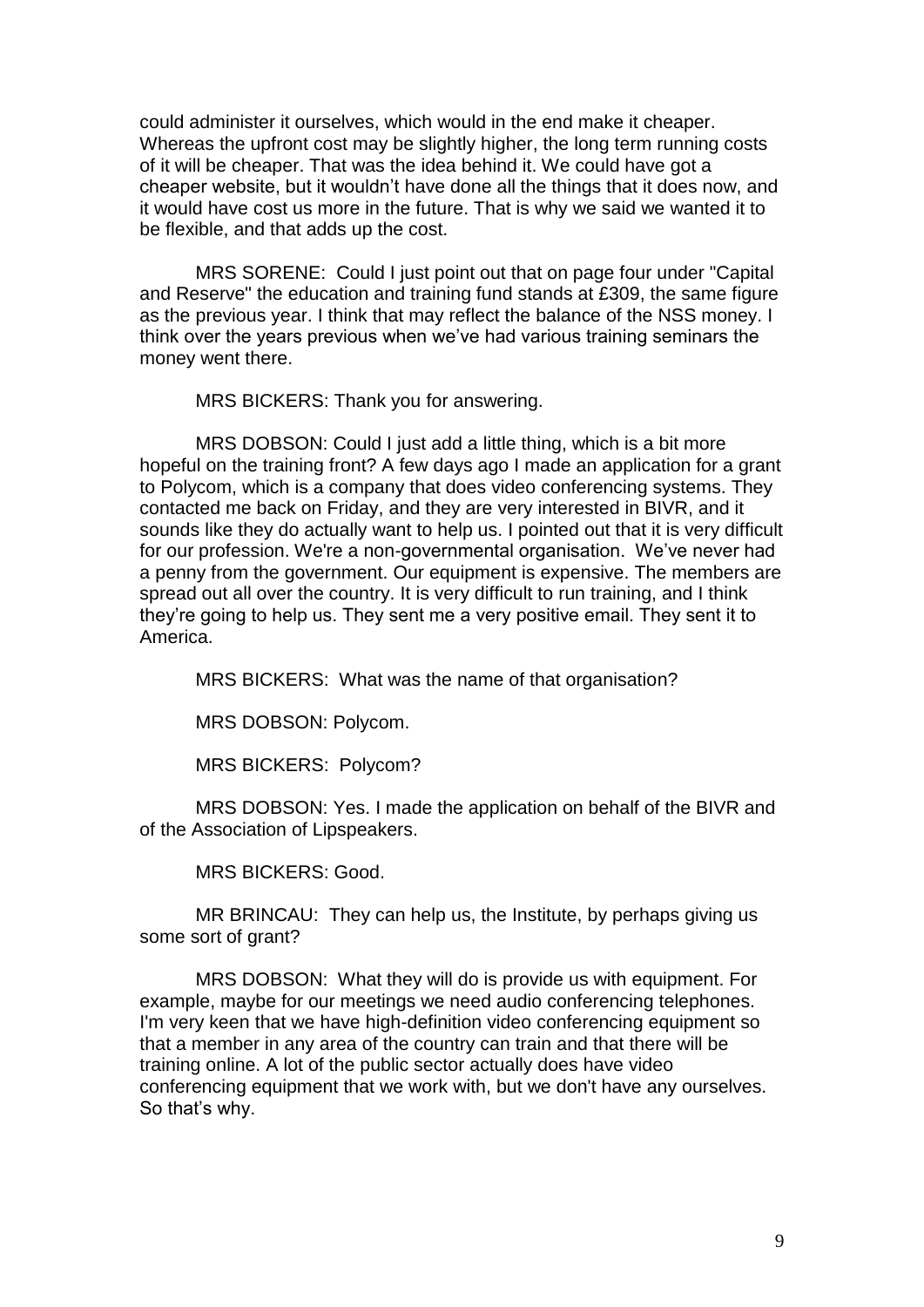MR BRINCAU: How does our training system work then? Obviously you have to draw somebody in off the street to train them as a shorthand writer.

MRS DOBSON: Betty is going to be talking about CPD. Building up to my presidency, I've personally invested in a Stenograph platform so that training will be available online and that will be linked to our website. Some of it will be free, and if you're interested in a specific thing for CPD, for example, if you want to know how Windows XP works and you want to do a CART course, or you want to do a captioning course, there are now thousands of hours and lots and lots of training online and it is interactive. There is the performance evaluator as well, which analyses the way you write and rather than going through a transcript saying, "I seem to have a made a few mistakes here and I'm looking for a pattern." The software finds the pattern for you, then it links you to exercises and suggests ways that you can improve your writing. It gives you a report at the end of it as well. So all these things are new things for our profession, but they're good.

MS CROFT: Is that for Palantype as well steno or just steno?

MRS DOBSON: Yes, it is.

THE PRESIDENT: As we were talking on the financial side of it, the website overlaps a lot of that. So it is not just a website. It involves the training part. It involves reducing, perhaps not initially it hasn't reduced Mary's workload as the Secretary, but hopefully it will make it easier for Mary if people pay by Paypal, and it covers a lot of areas within BIVR. The website is not just a forum. It covers a lot of areas and a lot of people will be able to access it. So, the cost is spread over a lot of sections within BIVR that we work with.

MRS SORENE: On that, I could just say that the Reporters Search section that we now have up-and-running has worked, as Robyn said, in that we are getting work. We are being approached for work, but firms who still email me, "Can I have a reporter for this place, that place?" I can just email them back and tell them to look on our website at our Reporter Search section, which is in the public section. Hopefully they will be able to find somebody there. Beforehand, I had to email various members or put it on the old website somewhere so that hopefully everybody would see it, or the forum because I couldn't just select one or two people to give the work to. It had to be seen by everybody. Now, the Reporter Search piece for people who have already booked on and I've put their details in, those people are being accessed by the public for work. So from that point of view, I no longer have to write a long email back explaining things. I can just tell them to search on the website. Hopefully they are doing that.

THE PRESIDENT: And also Mary has posted jobs on the forum that have come through to her just generally. She has posted them on the forum, and reporters have responded to those and have gotten work. So that is why,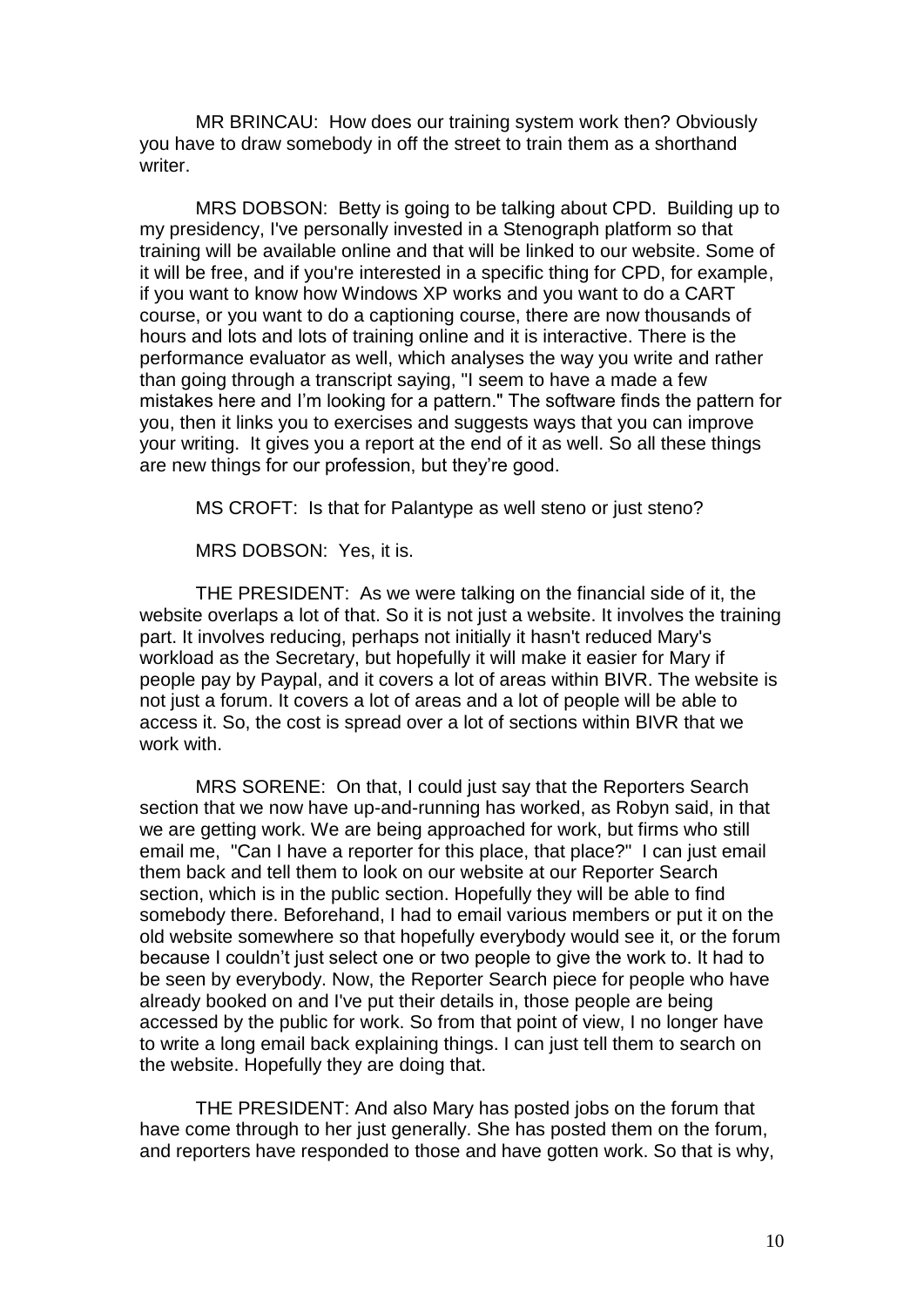Lindsay, we didn't have that facility on the old website. We had to have a new one. It wasn't a matter of upgrading the old one.

MRS SORENE: I think Paul asked earlier if we were taking fresh people off the street and training them up in stenography work.

MR BRINCAU: When you mentioned CPD and training people, I wasn't thinking of training on the software Microsoft. I'm thinking about training people in our profession. CPD to me is having a basic stenographer, for example, going on to realtime.

MRS SORENE: Yes, I think that is what Frances meant.

MRS DOBSON: There will be training for that.

MRS WILLETT: Can I just say something? There has been a group set up called ACE, Access to Communication in English, which is to do with deafened people, because that is what the government will always look at. They'll always look for a group with disabilities to give money to rather than to give money elsewhere. ACE has produced a document advancing the cause, if you like, or the case for requiring more people, bums on seats, hands on machines. The situation now is that another meeting of the ACE group, which has not met for some time because it was waiting for the assessment of that document, is due to meet again. I think they will meet July 4. I am on that committee. We are going to meet then and hopefully talk about setting up training sessions online from basics, whether it will be steno or Palantype. We're hoping to do both because Palantype is now in a situation where we have a couple of new machines we have access to rather than the Possum one that we didn't like the electronic version of, which has been up-dated. So, I think that is a glimmer of hope for the future, because if we don't do anything about the bottom end and bringing new people in, we're not going to have a profession. We've probably got in membership now and working all those people who exist who know how to use a machine of whatever make. So we have got to start looking at bringing in new recruits, 18-year-olds with decent education and good English. It is very difficult, but I'm not too pessimistic. I've given my life to this job. I love it. The first time I put my hands on that rotten old Palantype machine that we used to thump -- but we never got RSI using that, strangely enough, the thumping we did on that old Palantype machine -- I fell in love. It's a love affair that has lasted 50-60 years for me. I don't want to see it die, and I hope it won't.

THE PRESIDENT: Can I just say that that's one reason why we thought that we had to improve our website and spend that money, because otherwise we would just be stagnating, and we have to move forward.

MR BRINCAU: It is money well spent if it draws new people to the profession.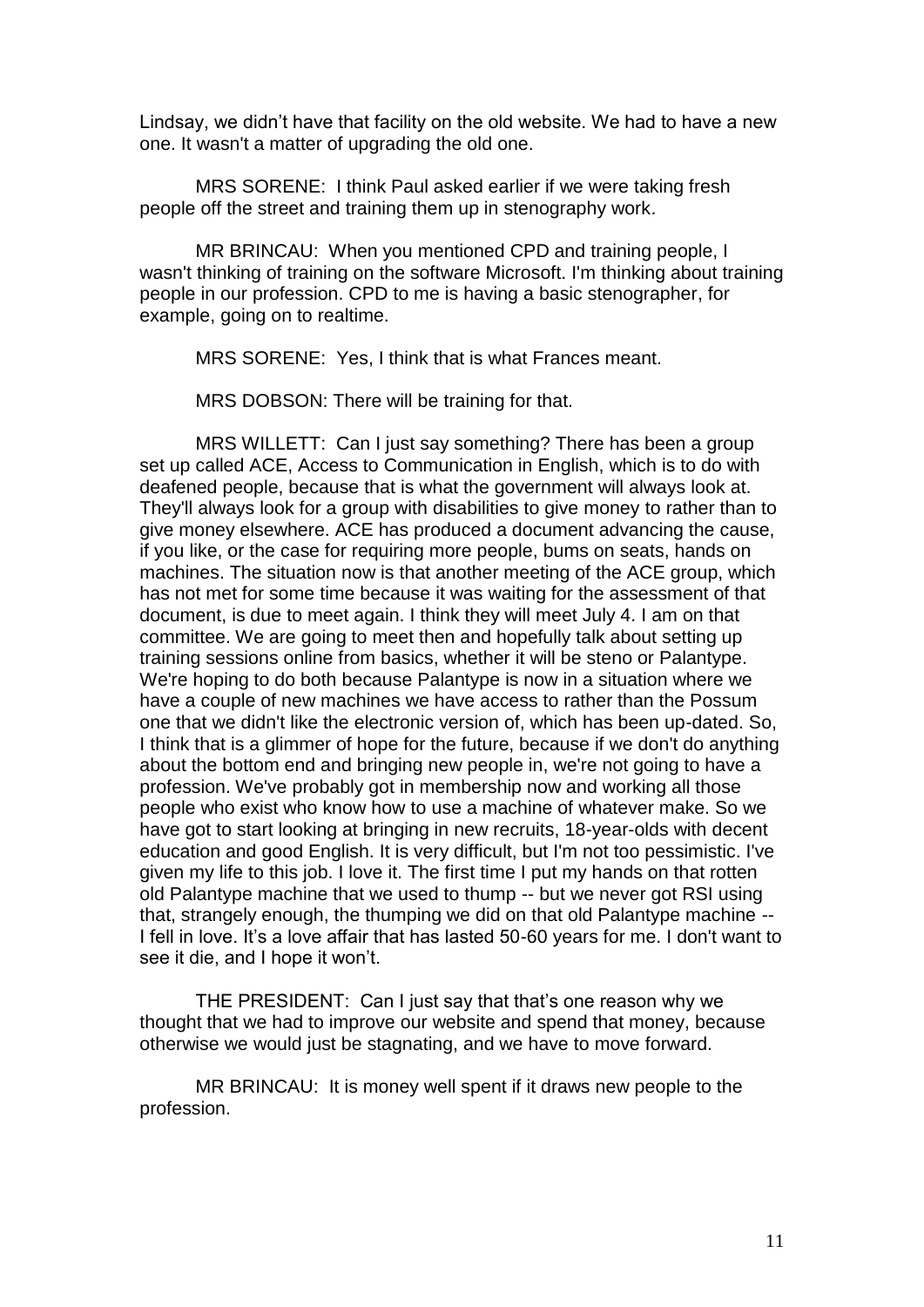THE PRESIDENT: Exactly. It's not just an amount of money for this year, it was looking to the future, way into the future, and that is why we felt we had to do something.

MR BRINCAU: Especially as you are posting people online. I missed it, Mary. I was going to ask a question, but I always put my finger on the wrong button and erase everything on my laptop. I couldn't find a list of all the members and what they do and where they are in case. Sometimes people do ask, "Do you know somebody in the North?" I met a young lady here and then I say, "No, I don't." So now maybe I can find a list of Institute members at least.

MRS SORENE: No. The actual list is not on the public area. What is on the public area is the Reporter Search section, and my handout will show you that. I have asked the members who have responded whether they are willing to go on that area, and I can only put them on if they agree to it. Because of Data Protection et cetera, we cannot just put them on. On the forum, however, I believe all the members -- if you log on to the forum and click on a piece at the top which I'd forgotten about, the whole membership list is there, or virtually the whole membership list.

THE PRESIDENT: That's within the members' section.

MRS SORENE: Again, not everybody has got back to me and gone in there and up-dated their details there.

THE PRESIDENT: Can I ask that we have this discussion just a little bit later on because we're still on the Treasurer's report, and that is why we spent so much money on getting the website up.

MRS DOBSON: Just a final note about the training, I did actually get £4,000,000 worth of software from Advantage Software International, so that is available for people who want to learn machine, whether it's a steno machine or a palan machine -- £4,000,000 worth.

MISS CROFT: Can I just ask what software that is?

MRS DOBSON: That is Advantage Software, Total Eclipse.

MISS CROFT: Is that for editing transcripts?

MRS DOBSON: No. It's realtime software. I use it.

THE PRESIDENT: We can talk about that later. Can we get through these things, and then we'll have the discussion. We are on the Treasure's report. Are we all agreed on the report? Do we have to agree the report?

MRS SORENE: We have to agree the accounts.

THE PRESIDENT: Do we agree the accounts?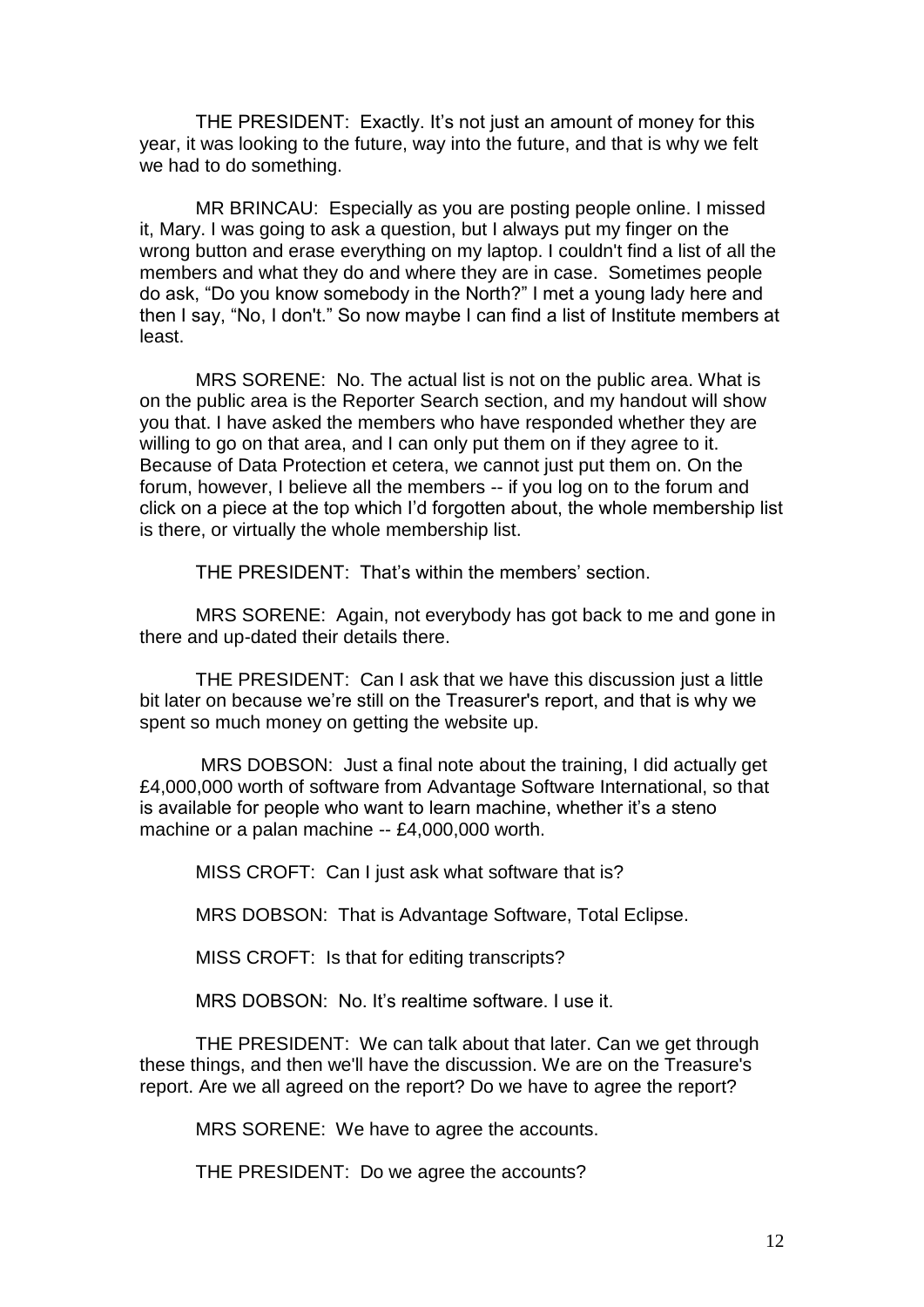MRS DUTTON: Yes.

THE PRESIDENT: Is that a yes? I think we can agree the accounts.

MRS SORENE: Who proposed it, and who seconded it? Can we just have that?

THE PRESIDENT: A proposer?

MRS DUTTON: Can I propose it?

MRS SORENE: It can be any member.

THE PRESIDENT: Shelley Dutton proposes. Can I have a seconder?

MRS SORENE: Jean Gough.

THE PRESIDENT: Jean Gough put her hand up. Now we come to the election of the Council. Have we had any nominations? Have we had any new nominations?

MRS SORENE: No.

THE PRESIDENT: Am I looking at you Jean? Are there any new nominations? Do you want to sit on the other side of the table?

MRS WILLETT: We don't always have our meetings on Fridays.

THE PRESIDENT: We shall accommodate you, Jean.

MRS SORENE: Can I just report there were no fresh nominations. Shelley, who was adopted -- co-opted, I beg your pardon -- who was co-opted last year, had to be nominated and seconded this year, which was duly done. I think there are five other vacancies for Council. We do not have more nominations than places, so no election on to the Council is necessary. Those who had to retire by rotation did so, and they did not have to be nominated. So we are all back on, but no fresh people.

THE PRESIDENT: Are there any fresh people?

MRS SORENE: No election is needed for Council.

 THE PRESIDENT: We'll go on to the President-elect for next year. So now we need voting slips.

MRS SORENE: Just to let you know, there were four candidates who were eligible, Valerie Doyle who is not here today, Jean Lukins who is sitting at the end, Virginia Wason who is sitting at this end, and Miriam Weisinger who is unfortunately not able to be here today. So those are the four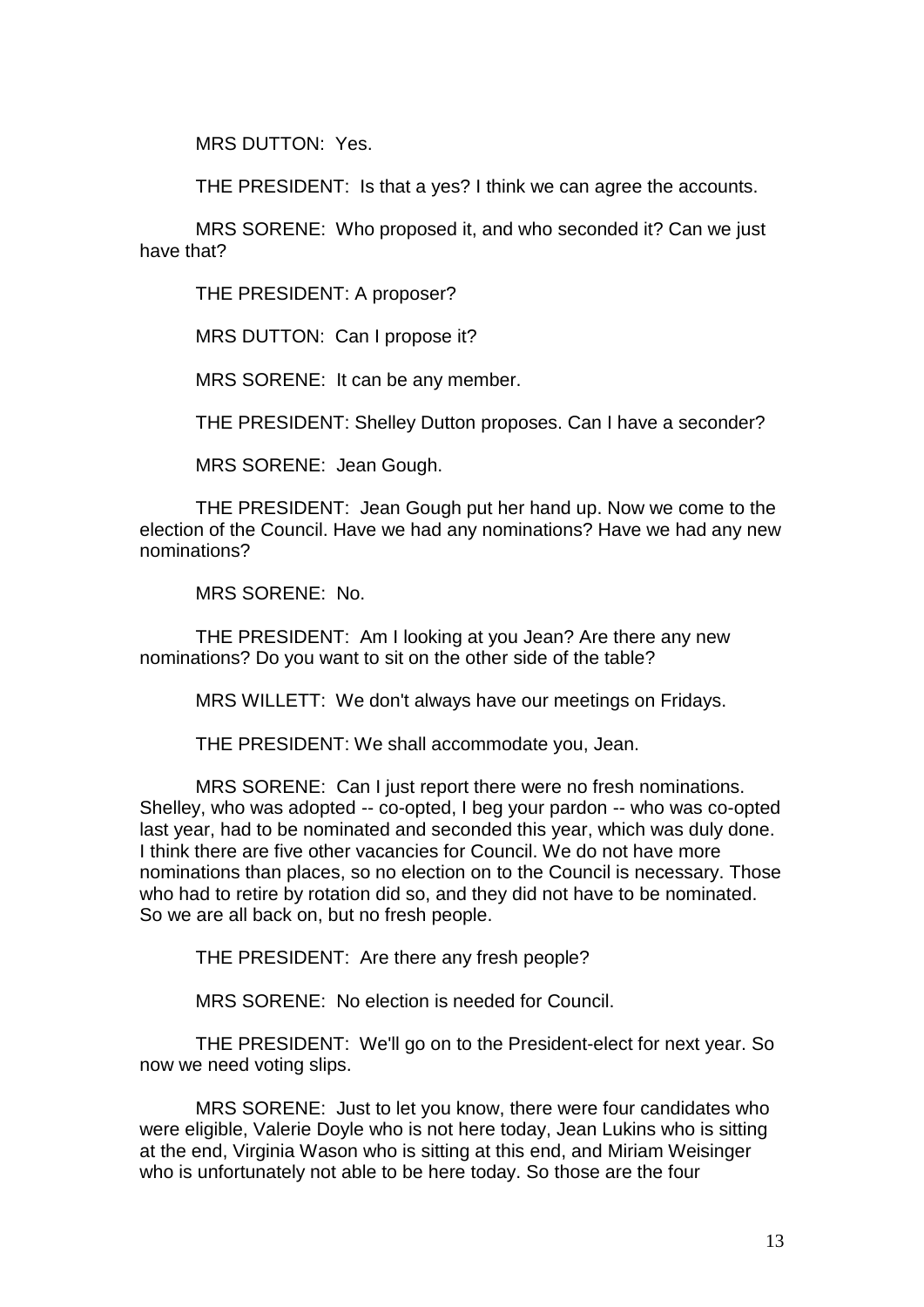candidates who are eligible, and I have the voting slips here. Apologies that some of them I missed changing the dates on, but I have done it by hand. I'll pass around the voting slips. Voting is for full members only, members or fellows. Associates cannot vote.

(Leah Willersdorf and Roger Bell were appointed as tellers)

THE PRESIDENT: Our next President-elect will be Miriam Weisinger.

MRS SORENE: She is not here, but give her a little round of applause.

THE PRESIDENT: I'm sure she will be an excellent President. We are very fortunate.

MRS SORENE: Thank you to the tellers for doing that.

THE PRESIDENT: Next is the appointment of our accountant Mr. Kypri who has been our accountant for many years.

MRS SORENE: He is still willing to be our accountant. I'm pleased to say he hasn't put up his fees for several years.

THE PRESIDENT: Can I have a proposer?

MRS SORENE: Roger.

THE PRESIDENT: And a seconder? Gillian. So, we are all agreed he will be the accountant?

MRS SORENE: Yes.

THE PRESIDENT: We should now be setting the date of the next AGM, but as Miriam is not here, it is Miriam who will be the President for that year, so we're just going to leave it. May is becoming quite difficult now with all the bank holidays.

MRS SORENE: And the football.

MR BRINCAU: It is World Cup week. Be careful.

THE PRESIDENT: Exactly. We're not going to set the meeting now. We have to make sure it is within 15 months from today's date. We will obviously notify people.

MRS WILLETT: Can we ask people -- I don't know when the World Cup is.

MRS SORENE: It's the next week.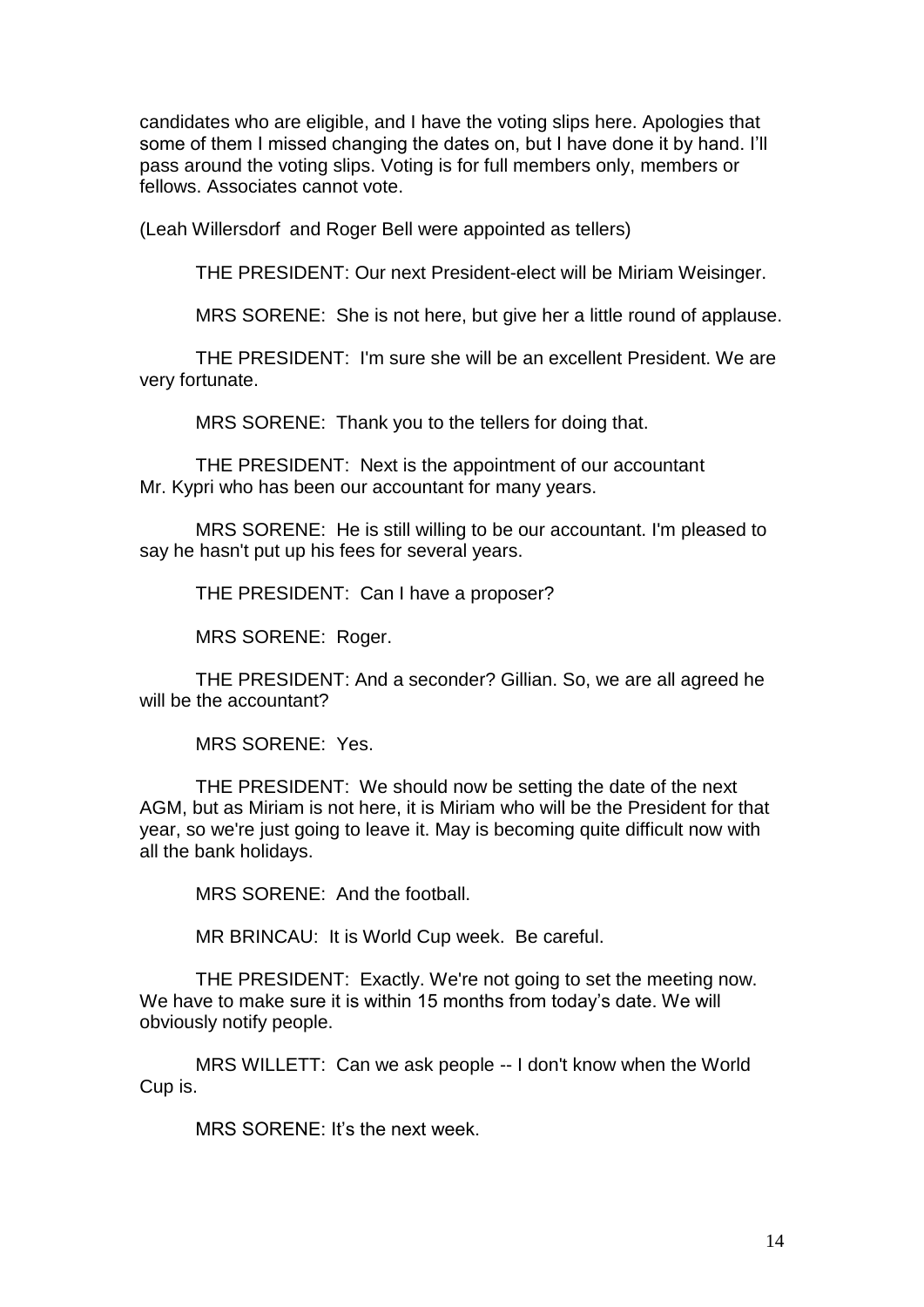MRS WILLETT: There is the cup final and then there is the World Cup. Do people prefer April or June if we keep clear of May?

MRS BICKERS: There is Easter in April.

MRS WILLETT: When are you least busy, so that you all turn up in your thousands?

MR BRINCAU: Sometimes April is a very busy month. For some reason or another April seems to be quite a busy month.

MRS BICKERS: I think with the holiday times often people are away.

THE PRESIDENT: That's right. If you push it into June, you get into half-term for people with children. So, that's not particularly good. We're going to leave the date, because it's becoming quite difficult to fix a date, and we need to consult with Miriam who will be our President. She must be here for the next AGM, obviously. We're going to leave that for the moment. I think that completes our business for the AGM.

MR BRINCAU: I have some points to raise.

THE PRESIDENT: Pardon?

MR BRINCAU: I've got some points to raise.

THE PRESIDENT: Sorry.

MRS SORENE: Any other business?

THE PRESIDENT: Sorry. Beg your pardon.

MR BRINCAU: I'm interested in the speech-to-text. I always was, and training was brought up, and training is a very important part of our work with what we do. For example, is there any way that we can spend some money for people who want to learn how to do speech-to-text? I don't know anything about it, and I'm quite interested in it. I always was. I meet the odd person from time to time who finds time to do other work, and they usually say, "I do speech-to- text." Is there any way that we can say...

MRS WILLETT: I think you need to talk to the speech-to-text reporters about it. If you email me, this is the better way rather than go into it in an open debate here.

MR BRINCAU: It is not an open debate. It's a question so that members could go on to the website and find out. Otherwise, if I speak to a speech-to-text reporter, I'll be the only one who finds out about it. Whereas, really, if we want to make sure that everybody finds out what has been discussed at an AGM… It would be beneficial to every member rather than just me.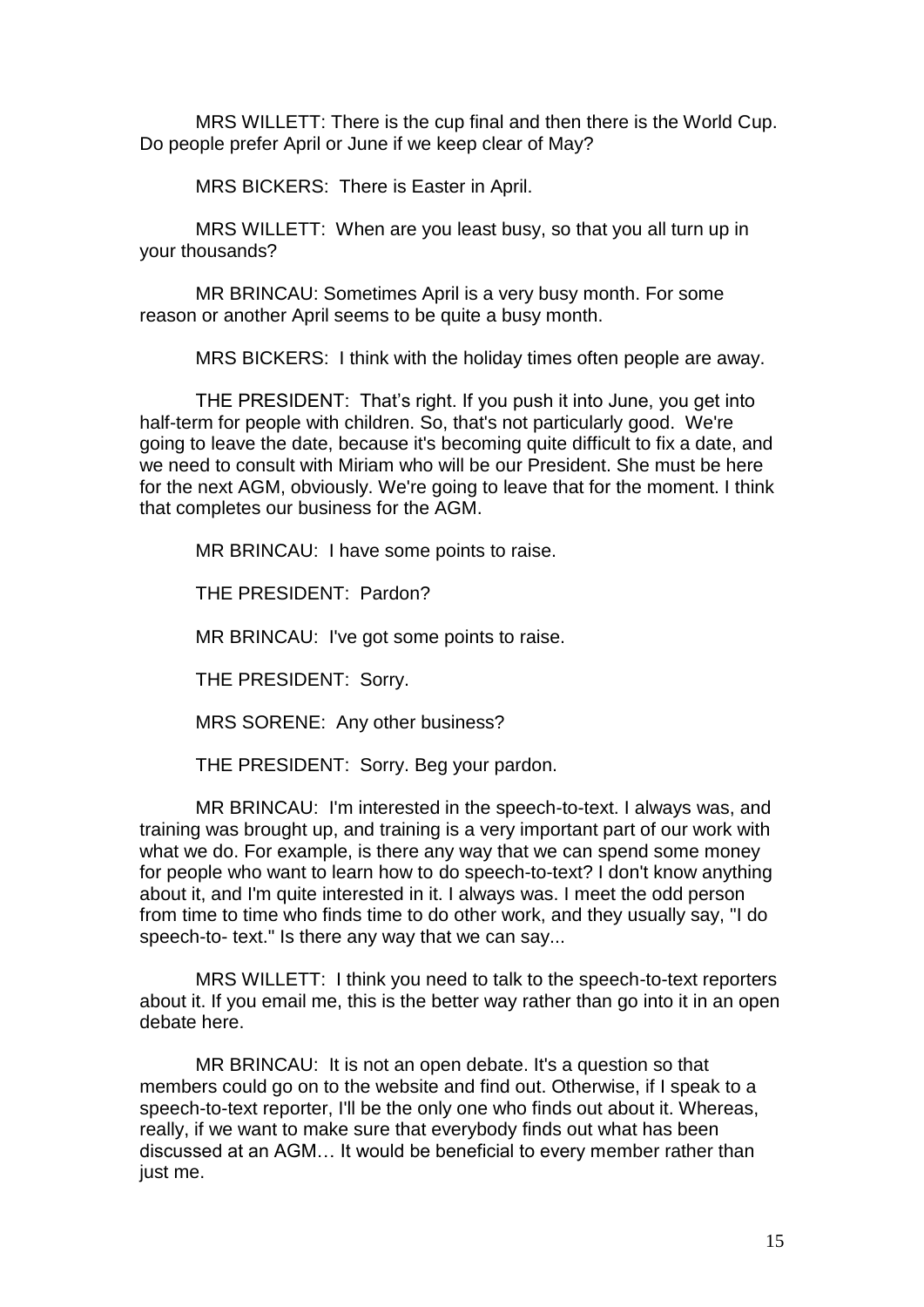MRS WILLETT: The only reason I'm hesitating is because I think that it is a specialist subject, and it needs somebody. These three ladies here all work as speech-to-text reporters and they are all at the top of their tree in it.

MISS CROFT: The CACDP are in the process now of setting up a course for people who want to make the transition. I think it's going to be 20 hours, but the course isn't ready yet. It will be quite shortly, I would imagine.

MR BRINCAU: That's great. Thank you.

MRS WILLETT: I heard it will be ready in the summer.

MR BRINCAU: Maybe other people will find out now when they get the minutes.

MISS CROFT: It's not training from scratch. It's for people who want to make the transition.

MR BRINCAU: I don't know what it involves. I assume when you say training from scratch, you have to be a reporter first?

MISS CROFT: Yes.

MR BRINCAU: That's maybe the main obstacle.

MISS CROFT: Yes. It's just the techniques.

MRS WILLETT: I missed out Jean. She works as an STT as well.

MR BRINCAU: That's fine. We'll talk about it afterwards.

MRS WILLETT: We could perhaps put a page on the web.

THE PRESIDENT: Yes. I did say that things are in flux at the moment. Training programmes are coming through. They say spring 2007, which is kind of now. So, I did say that. When we do have something definite about the courses or what's available or how to make that transition, we can obviously put that on the web for everybody to see.

MR BRINCAU: Because it is training that would draw more members to the Institute. We have to provide something for people who are outside the Institute and within it to attract them and keep those that are in, in. Frankly, even if the £40 a year goes up to £50, £50 a year is not a terribly big sum of money. Some of the younger people who have just joined the profession find it difficult to spend two years training out of their own pocket then they have to buy their equipment, and really we should be providing some incentive for them to train. Somebody mentioned £4,000,000 of software. That's a lot of money to keep somewhere.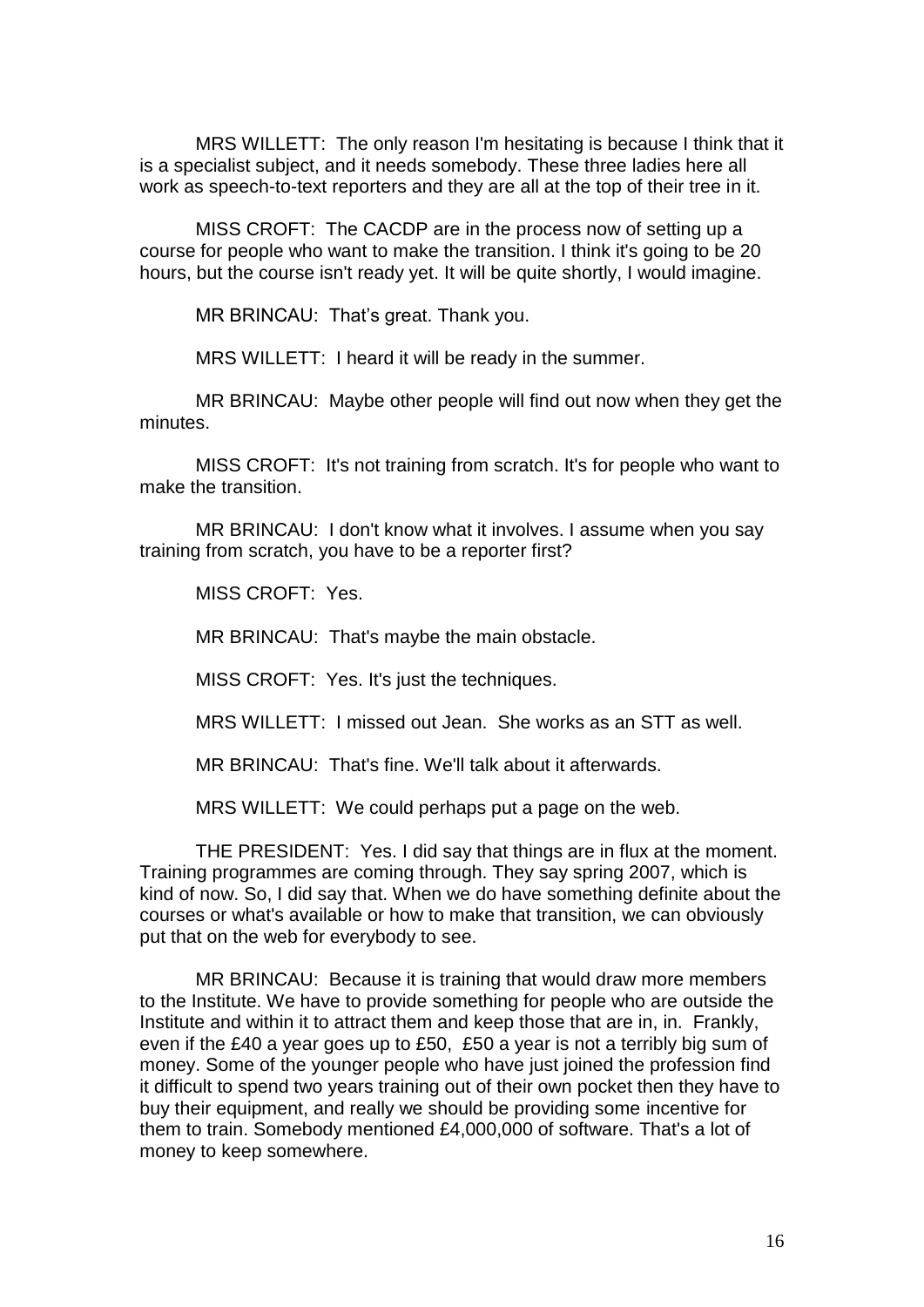THE PRESIDENT: It is.

MR BRINCAU: I mean, we've only just found out about it.

MRS DOBSON: Because quite a lot needs to be set up to establish a training programme. It is a lot of work.

MRS WILLET: We have to be careful that we're not talking about £4,000,000 being given to the Institute. It is a personal thing to Frances. It has nothing to do with the Institute.

MR BRINCAU: I assumed because it was brought up at this meeting that it had something to do with this.

MRS WILLETT: I thought that I should point that out.

MR BRINCAU: Well, if it isn't available, it shouldn't have been brought up here.

MRS DOBSON: It will be available.

MR BRINCAU: If it is a business venture, then let it be put somewhere else.

MRS DOBSON: The software will be available.

MR BRINCAU: It's not actually for us to benefit from.

 MRS DOBSON: I should just add one thing, the qualification for STTRs is now being awarded by the CACDP and not the British Institute of Verbatim Reporters.

MR BRINCAU: Who is the CS...

MRS DOBSON: Council for the Advancement of Communication with Deaf People.

MRS SORENE: We still have our QRR qualification if members want to take it, we could set it up, Qualified Realtime Reporter.

 MISS LUKINS: I think it may be very useful to just have a very simple item which possibly could just go on to the website just setting out actually what speech-to-text is what it entails, the type of qualifications that are going to be required because they have changed relatively recently and in actual fact the new CACDP qualification has a number of elements which to my reading possibly could be available not necessarily purely for machine writers but could be used as CPD for just general interest for other people in the institute. I think there could be just an item to give a bit of awareness of actually what speech-to-text is.